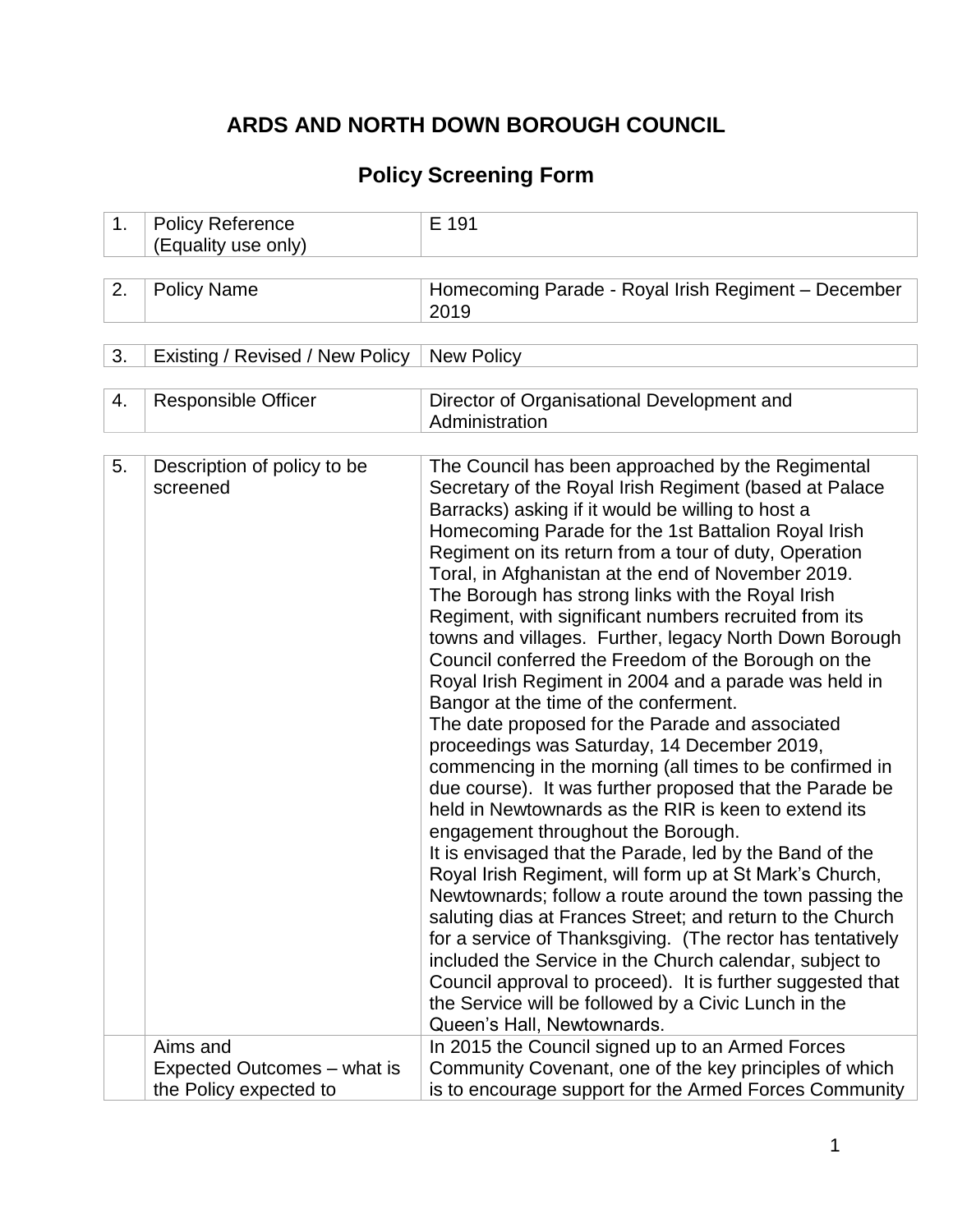|    | achieve?                                                                                                                                                                                                                                                                                  | working and residing in the Borough. The Covenant<br>undertook to focus on those issues that were not<br>devolved and could be accessed through civilian/military<br>partnerships as part of local government. It cited<br>measures which achieved that aim as "Recognition,<br>Understanding and Communications" and "Local<br>Community Activities and Community Integration".<br>It is anticipated that the parade will create a spectacle,<br>attracting additional visitors to Newtownards and boosting<br>Christmas trading in the town.                                                                                                                                                                           |
|----|-------------------------------------------------------------------------------------------------------------------------------------------------------------------------------------------------------------------------------------------------------------------------------------------|--------------------------------------------------------------------------------------------------------------------------------------------------------------------------------------------------------------------------------------------------------------------------------------------------------------------------------------------------------------------------------------------------------------------------------------------------------------------------------------------------------------------------------------------------------------------------------------------------------------------------------------------------------------------------------------------------------------------------|
| 6. | Section 75 categories which<br>might be expected to benefit<br>and how they may benefit.                                                                                                                                                                                                  | It is expected that all visitors and residents of the Borough<br>and Newtownards in particular, will benefit from the<br>intended welcome home the regiment will receive. This<br>should bring additional trade to the town and raise the<br>profile of the area as well as the regiment and all serving<br>and non-serving personnel bringing footfall to the<br>Borough.                                                                                                                                                                                                                                                                                                                                               |
|    |                                                                                                                                                                                                                                                                                           |                                                                                                                                                                                                                                                                                                                                                                                                                                                                                                                                                                                                                                                                                                                          |
| 7. | Factors which could contribute<br>to / detract from the intended<br>aims / outcomes of the Policy<br>when being implemented                                                                                                                                                               | If the residents, visitors and/or ratepayers of the Borough<br>considered this an inappropriate location and time for this<br>event; that it has the potential to disrupt a normal working<br>or shopping day and also could cause concern or offense<br>to the public preparing for, during the event or after the<br>event in the tidy up operation. It also may offend<br>individuals as some individuals may see this as not a<br>proper use of local government monies and an expense<br>that is not appropriate for their rates. (It is acknowledged<br>that others will be pleased to see the Council acting to<br>promote and raise the profile of the return of the<br>Regiment and its officers and families.) |
|    |                                                                                                                                                                                                                                                                                           |                                                                                                                                                                                                                                                                                                                                                                                                                                                                                                                                                                                                                                                                                                                          |
| 8. | The main stakeholders on whom<br>the policy will impact. For example,<br><b>Employees, Potential Service</b><br><b>Users and Community Groups</b><br>Consider the internal and external<br>impacts (either actual or potential)<br>and comment, or list, information<br>where appropriate | The council, elected members, employees of the<br>council, residents, ratepayers, businesses, local<br>schools, visitors to the Borough, local schools, council<br>invitees, Local Reserve Units, Lord Lieutenant,<br>MLA's, Local MP's, PSNI, those providing catering for<br>the event, security personnel, serving officers<br>attending and not attending.                                                                                                                                                                                                                                                                                                                                                           |

| 9. | Please provide details of other policies which have a bearing on this one. |                             |  |  |  |  |
|----|----------------------------------------------------------------------------|-----------------------------|--|--|--|--|
|    | E 15 Ards and North Down Borough Council -                                 | Ards and North Down Borough |  |  |  |  |
|    | Corporate Plan                                                             | Council                     |  |  |  |  |
|    | E 16 Good Relations Strategy and Action Plan                               |                             |  |  |  |  |
|    | E 27 Lands and Property Policy                                             |                             |  |  |  |  |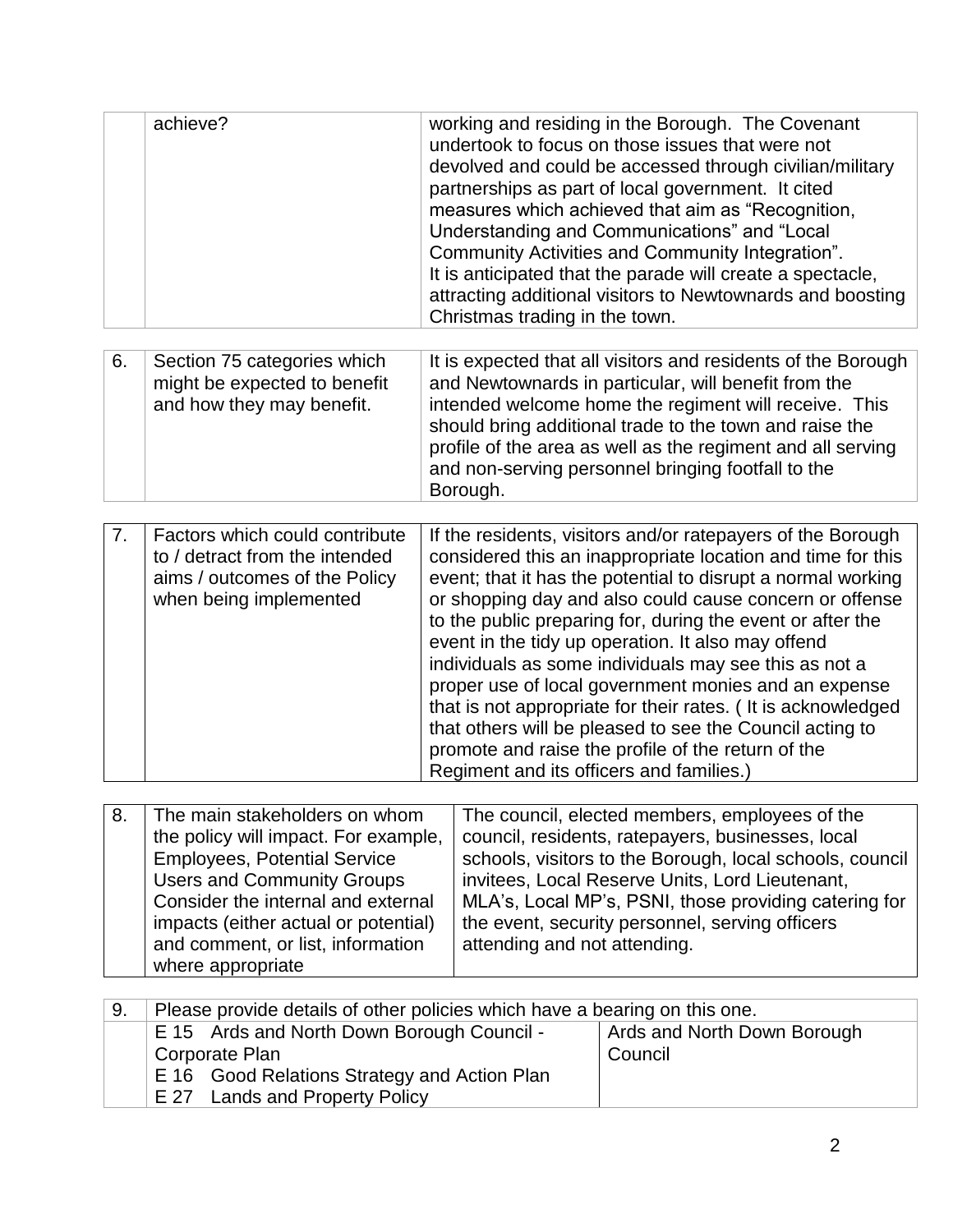| E 29 Freedom of the Borough Policy<br>E 35 Good Relations supported banners for the<br>period around 12th July 2015 in Holywood Town<br>Centre                                                                                             |  |
|--------------------------------------------------------------------------------------------------------------------------------------------------------------------------------------------------------------------------------------------|--|
| E 38 Dignity at Work Policy and Procedure<br>E 42 Battle of Britain event September 2015<br>E 54 206 (Ulster) Battery Royal Artillery - 300th<br>Anniversary and 25th Anniversary of Conferral of<br>Freedom of the Borough                |  |
| E 57 ANDBC Armed Forces Covenant<br>E 79 Request from Seafarers UK to fly the Red<br>Ensign on 3 September 2016<br>E 108 Flying of Additional Armed Forces Day Flag                                                                        |  |
| on 24 June 2017, Armed Forces Day<br>E 125 Gun Salute at the Town Hall, Bangor<br>E 148 Gun Salutes at the Town Hall, Bangor<br>E 155 Ards and North Down Borough Council                                                                  |  |
| <b>Veterans Event</b><br>E 171 To Light Up the Ards Arts Centre Red for the<br>Remembrance Period in 2018 as a mark of respect<br>for the centenary of Armistice                                                                           |  |
| E 183 Request to erect two soldier silhouettes at<br>either side of the war memorial in Millisle<br>E 190 Request for Ulster Defence Regiment CGC<br>Regimental Association Bangor Branch to use the<br>Display Bed at Abbey Street Bangor |  |

| 10. |                                   | Available evidence (quantitative and qualitative) considered as important to encourage                                                                                                                                                                                                                                                                                                                                                  |                        |                  |                                                                             |                           |                 |                                                                                   |
|-----|-----------------------------------|-----------------------------------------------------------------------------------------------------------------------------------------------------------------------------------------------------------------------------------------------------------------------------------------------------------------------------------------------------------------------------------------------------------------------------------------|------------------------|------------------|-----------------------------------------------------------------------------|---------------------------|-----------------|-----------------------------------------------------------------------------------|
|     | completion in relation to:        |                                                                                                                                                                                                                                                                                                                                                                                                                                         |                        |                  |                                                                             |                           |                 |                                                                                   |
|     | <b>Religious</b><br><b>Belief</b> | <b>Summary:</b> The Northern Ireland Census 2011 (NISRA) statistics for the Borough<br>area showed that 75% are or have been brought up in Protestant and Other<br>Christian (including Christian related) religions. While this varied across the<br>borough from 17% in Portaferry ward to 87% in Carrowdore ward this does not<br>whole.<br>See table below<br>Data: Religion or Religion Brought up in (Numbers with % in brackets) |                        |                  |                                                                             |                           |                 | have any relation to this policy. These compared to 48% for Northern Ireland as a |
|     |                                   |                                                                                                                                                                                                                                                                                                                                                                                                                                         | All usual<br>residents | Catholic         | Protestant<br>and Other<br>Christian<br>(including<br>Christian<br>related) | Other<br><b>Religions</b> | <b>None</b>     |                                                                                   |
|     |                                   | Northern<br>Ireland                                                                                                                                                                                                                                                                                                                                                                                                                     | 1,810,863<br>(100%)    | 817,385<br>(45%) | 875,717<br>(48%)                                                            | 16,592<br>(1%)            | 101,169<br>(6%) |                                                                                   |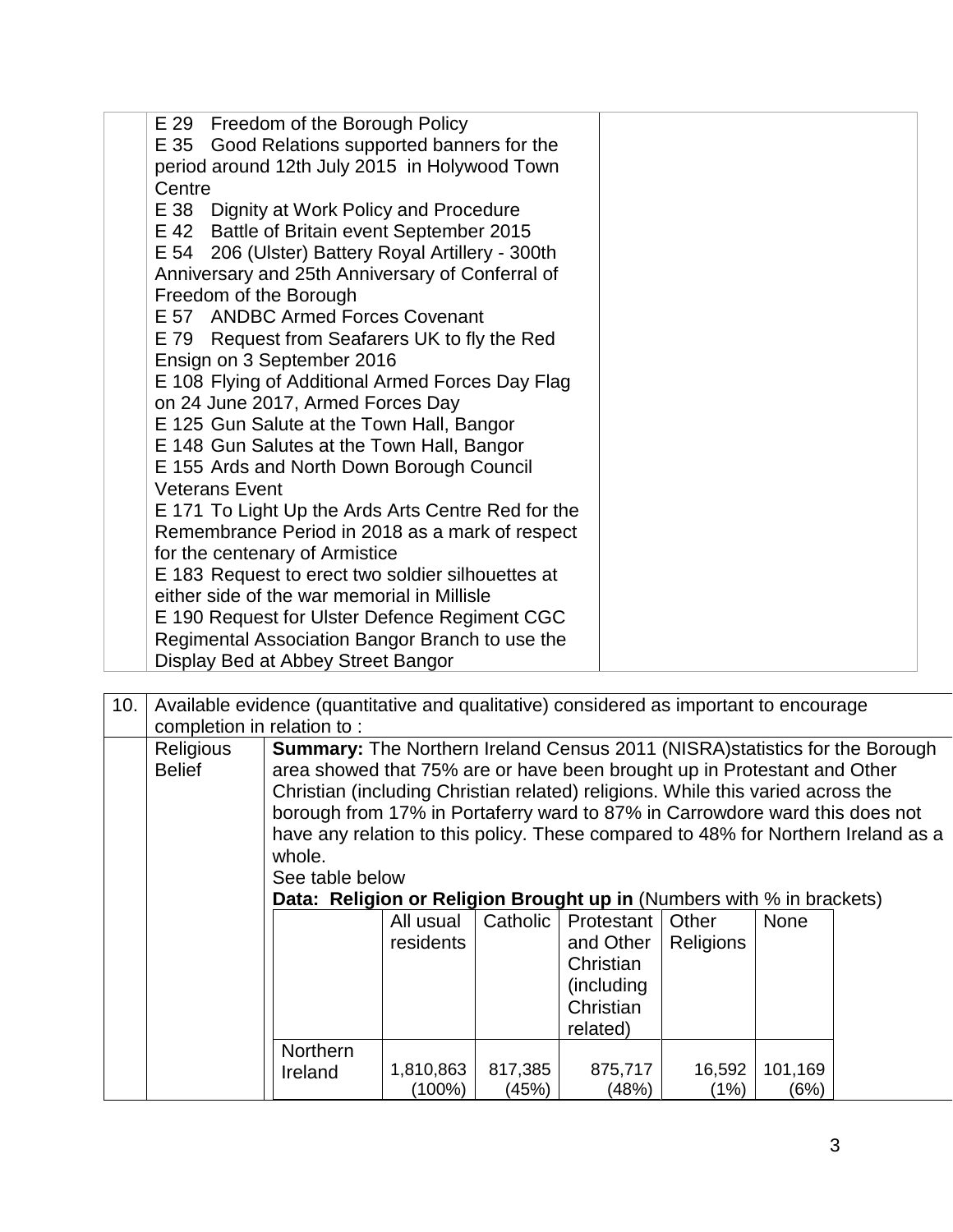|           | Ards<br><b>North</b><br>Down | and                                                                                                                |              |                |                       |                |                          |              |             |        |       |            |       |                |
|-----------|------------------------------|--------------------------------------------------------------------------------------------------------------------|--------------|----------------|-----------------------|----------------|--------------------------|--------------|-------------|--------|-------|------------|-------|----------------|
|           | <b>Borough</b>               |                                                                                                                    | 156,672      | 20,550         |                       | 117,589        |                          | 1,729        |             | 16,804 |       |            |       |                |
|           | Council                      |                                                                                                                    | $(100\%)$    | (13%)          |                       | (75%)          |                          | (1%)         |             | (11%)  |       |            |       |                |
|           |                              | Source: Religion or religion brought up in. Census 2011, NISRA                                                     |              |                |                       |                |                          |              |             |        |       |            |       |                |
|           |                              | The ANDBC employee profile shows that                                                                              |              |                |                       |                |                          |              |             |        |       |            |       |                |
|           | <b>Males</b>                 | Protestant                                                                                                         |              |                | <b>Roman Catholic</b> |                | <b>Other</b>             | <u>Total</u> |             |        |       |            |       |                |
|           | Full                         | 358 (84%)                                                                                                          |              | 33(8%)         |                       |                | 34(8%)                   | 425          |             |        |       |            |       |                |
|           | Time                         |                                                                                                                    |              |                |                       |                |                          |              | $(100\%)$   |        |       |            |       |                |
|           | Part                         | $*(63%)$                                                                                                           |              | $*(25%)$       |                       |                | $*(13%)$                 | <u>8*</u>    |             |        |       |            |       |                |
|           | Time                         |                                                                                                                    |              |                |                       |                |                          |              | $(100\%)$   |        |       |            |       |                |
|           | Totals                       | 363(84%)                                                                                                           |              | 35(8%)         |                       |                | 35(8%)                   |              | 433(100%)   |        |       |            |       |                |
|           |                              | <b>Females Protestant</b>                                                                                          |              |                | <b>Roman Catholic</b> |                | Other                    | <b>Total</b> |             |        |       |            |       |                |
|           | Full                         | 223(78%)                                                                                                           |              | 58(20%)        |                       |                | 6(2%)                    |              | 287(100%)   |        |       |            |       |                |
|           | Time                         |                                                                                                                    |              |                |                       |                |                          |              |             |        |       |            |       |                |
|           | <b>Part</b>                  | 20(54%)                                                                                                            |              | <u>12(32%)</u> |                       |                | 5(14%)                   |              | 37(100%)    |        |       |            |       |                |
|           | Time                         |                                                                                                                    |              |                |                       |                |                          |              |             |        |       |            |       |                |
|           | <u>Totals</u>                | 243(75%)                                                                                                           |              | 70(22%)        |                       |                | 11(3%)                   |              | 324(100%)   |        |       |            |       |                |
|           |                              |                                                                                                                    |              |                |                       |                |                          |              |             |        |       |            |       |                |
|           | <u>Total</u>                 | 606(80%)                                                                                                           |              | 105(14%)       |                       |                | 46(60%) 757(100%)        |              |             |        |       |            |       |                |
|           | Emp                          |                                                                                                                    |              |                |                       |                |                          |              |             |        |       |            |       |                |
|           |                              |                                                                                                                    |              |                |                       |                |                          |              |             |        |       |            |       |                |
| Political |                              | Summary: Electoral Office data from recent Local Government elections detail                                       |              |                |                       |                |                          |              |             |        |       |            |       |                |
| Opinion   |                              | the political representation on Ards and North Down Council, The Stormont                                          |              |                |                       |                |                          |              |             |        |       |            |       |                |
|           |                              | Executive for this electoral area and Westminster election. This data is an                                        |              |                |                       |                |                          |              |             |        |       |            |       |                |
|           |                              | approximate measure of political opinion of the voting electorate within the                                       |              |                |                       |                |                          |              |             |        |       |            |       |                |
|           |                              | Borough. Turnout to vote in North Down and Strangford constituencies tend to be                                    |              |                |                       |                |                          |              |             |        |       |            |       |                |
|           |                              | lower than the rest of NI suggesting less strong political opinions. Of those who                                  |              |                |                       |                |                          |              |             |        |       |            |       |                |
|           |                              | do turn out, the results show preferences for voting Unionist parties.                                             |              |                |                       |                |                          |              |             |        |       |            |       |                |
|           | See table below              |                                                                                                                    |              |                |                       |                |                          |              |             |        |       |            |       |                |
|           |                              | <b>Data: Council Election results</b><br>The most recent local council election (2 <sup>nd</sup> May 2019) showed: |              |                |                       |                |                          |              |             |        |       |            |       |                |
|           |                              |                                                                                                                    |              |                |                       |                | <b>Elected Candidate</b> |              |             |        |       |            |       |                |
|           |                              |                                                                                                                    |              |                |                       |                |                          |              |             |        |       |            |       |                |
|           |                              | Eligible                                                                                                           | Votes        |                |                       |                |                          |              |             |        |       |            |       |                |
|           |                              | Elector                                                                                                            | Polled       |                |                       |                |                          |              |             |        |       |            |       |                |
|           |                              | ate                                                                                                                | (%<br>Turnou |                |                       |                |                          |              |             |        |       |            |       |                |
|           |                              |                                                                                                                    | t)           | and<br>Dug     | Sinn Féin             | $\overline{5}$ | <b>SDLP</b>              | Alliance     | Independent | $\geq$ | Green | <b>PUP</b> | Aontu | $\overline{C}$ |
|           |                              |                                                                                                                    |              |                |                       |                |                          |              |             |        |       |            |       |                |
|           |                              |                                                                                                                    |              |                |                       |                |                          |              |             |        |       |            |       |                |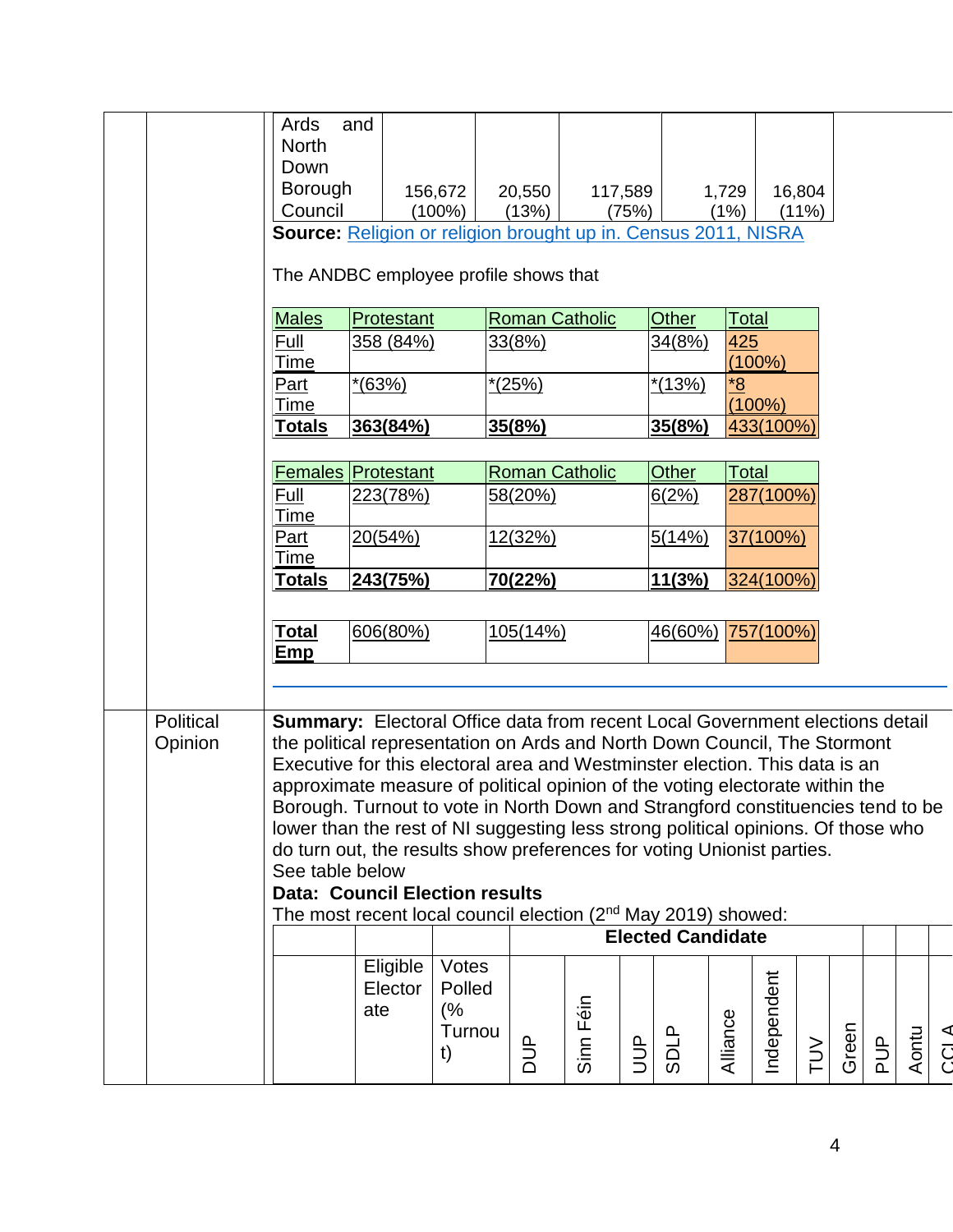|                 | Northern<br>Ireland                                                                                                                                                                                                                                                                                                                                                                                                                                                                                                                         | 1,305,55<br>3 | 687,733<br>(52.7%)   | 122            | 105 | 7<br>5         | 59 | 53             | 24 | $6\,$ | 8 | 3 | $\mathbf{1}$ | $\mathbf{1}$ |
|-----------------|---------------------------------------------------------------------------------------------------------------------------------------------------------------------------------------------------------------------------------------------------------------------------------------------------------------------------------------------------------------------------------------------------------------------------------------------------------------------------------------------------------------------------------------------|---------------|----------------------|----------------|-----|----------------|----|----------------|----|-------|---|---|--------------|--------------|
|                 | Ards and<br><b>North</b><br>Down<br>Borough<br>Council                                                                                                                                                                                                                                                                                                                                                                                                                                                                                      | 112,077       | 47,161<br>$(42.1\%)$ | 14             |     | 8              | 1  | 10             | 3  | 1     | 3 |   |              |              |
|                 | Ards<br>Peninsul<br>a (DEA)                                                                                                                                                                                                                                                                                                                                                                                                                                                                                                                 | 16,656        | 7,369<br>$(44.2\%)$  | 3              |     | 1              | 1  | 1              |    |       |   |   |              |              |
|                 | Bangor<br>Central<br>(DEA)                                                                                                                                                                                                                                                                                                                                                                                                                                                                                                                  | 17,194        | 6,678<br>$(38.8\%)$  | $\overline{2}$ |     | 1              |    | 1              | 1  |       | 1 |   |              |              |
|                 | Bangor<br>East and<br>Donagha<br>dee<br>(DEA)                                                                                                                                                                                                                                                                                                                                                                                                                                                                                               | 16,956        | 6,915<br>$(40.8\%)$  | $\overline{2}$ |     | $\overline{2}$ |    | 1              | 1  |       |   |   |              |              |
|                 | Bangor<br>West<br>(DEA)                                                                                                                                                                                                                                                                                                                                                                                                                                                                                                                     | 13,479        | 5,448<br>$(40.4\%)$  | 1              |     | 1              |    | $\overline{2}$ |    |       | 1 |   |              |              |
|                 | Comber<br>(DEA)                                                                                                                                                                                                                                                                                                                                                                                                                                                                                                                             | 13,681        | 6,272<br>$(45.8\%)$  | $\overline{2}$ |     | 1              |    | 1              |    | 1     |   |   |              |              |
|                 | Holywoo<br>d and<br>Clandebo<br>ye (DEA)                                                                                                                                                                                                                                                                                                                                                                                                                                                                                                    | 14,158        | 6,229<br>$(44.0\%)$  | 1              |     | 1              |    | $\overline{2}$ |    |       | 1 |   |              |              |
|                 | Newtown<br>ards<br>(DEA)<br><b>Source: The Electoral Office, NI</b>                                                                                                                                                                                                                                                                                                                                                                                                                                                                         | 19,953        | 8,250<br>$(41.4\%)$  | 3              |     | 1              |    | $\overline{2}$ | 1  |       |   |   |              |              |
| Racial<br>Group | <b>Summary: NISRA, NINIS and Northern Ireland Strategic Migration Partnership</b><br>data provide up to date data. The 2011 census showed that 32,000 (1.8%) of the<br>usually resident population in Northern Ireland is from a minority ethnic<br>background. Within the borough, the 2011 Census showed that 1.5% (2,300)<br>were from a minority ethnic background. Across the borough this ranged from<br>5.2% in Loughview ward to 0.3% in Lisbane ward.<br>See table below<br><b>Data: Ethnic Group</b> (Numbers with % in brackets) |               |                      |                |     |                |    |                |    |       |   |   |              |              |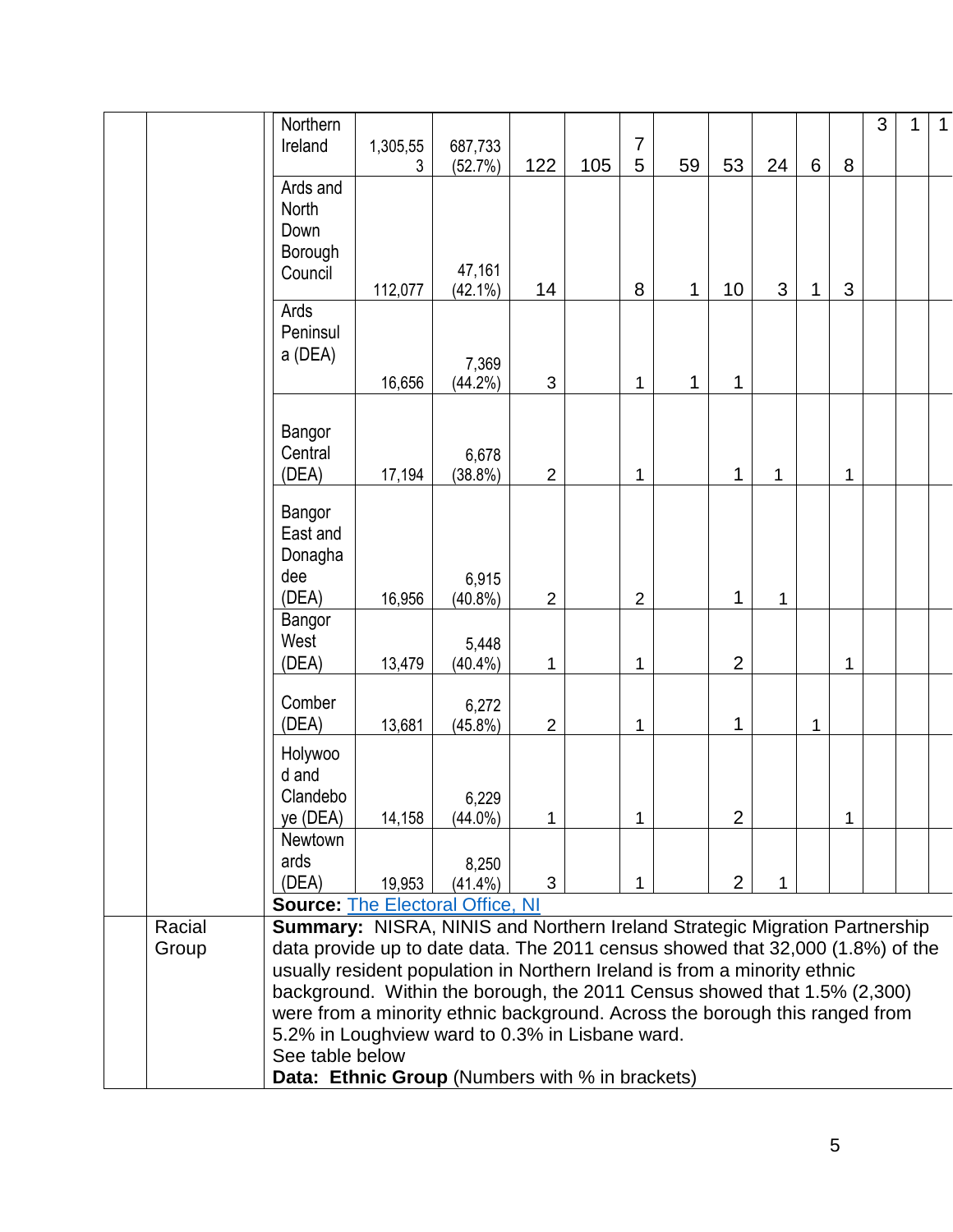|     |                                                                                                                                                                                                                                                                                                                                             | esidents<br>All usual  | White                  | Chinese          | Indian           | <b>Banglades</b>                           | Other                           | Black                                    | Black<br>Cather                               | Mixed                                        | Other                                          |
|-----|---------------------------------------------------------------------------------------------------------------------------------------------------------------------------------------------------------------------------------------------------------------------------------------------------------------------------------------------|------------------------|------------------------|------------------|------------------|--------------------------------------------|---------------------------------|------------------------------------------|-----------------------------------------------|----------------------------------------------|------------------------------------------------|
|     | Northern Ireland                                                                                                                                                                                                                                                                                                                            | 1,810,863<br>$(100\%)$ | 1,778,<br>449<br>(98%) | 6,303<br>$(0\%)$ | 6,198<br>$(0\%)$ | 54<br>0<br>(0)<br>$\%$ )                   | 6,0<br>89<br>(0)<br>$%$ )       | 2,3<br>45<br>(0)<br>$%$ )                | 12<br>71<br>(0)<br>%                          | 6,0<br>14<br>(0)<br>$%$ )                    | $\overline{3,6}$<br>54<br>(0)<br>$\frac{0}{0}$ |
|     | Ards and North<br>Borough<br>Down<br>Council                                                                                                                                                                                                                                                                                                | 156,672<br>$(100\%)$   | 154,36<br>5<br>(99%)   | 406<br>$(0\%)$   | 283<br>$(0\%)$   | 17<br>7<br>(0)<br>$\frac{0}{0}$            | 41<br>5<br>(0)<br>$%$ )         | $\overline{13}$<br>9<br>(0)<br>$%$ )     | $\overline{13}$<br>$\overline{2}$<br>(0)<br>% | 55<br>6<br>(0)<br>$%$ )                      | 19<br>9<br>(0)<br>$\frac{0}{0}$                |
|     | Ards Peninsula                                                                                                                                                                                                                                                                                                                              | 156,672<br>$(100\%)$   | 23,367<br>(99%)        | 26 (0%)          | 19<br>$(0\%)$    | 5<br>(0)<br>$\frac{0}{0}$                  | $\overline{19}$<br>(0)<br>$%$ ) | $6\phantom{1}6$<br>(0)<br>$\frac{9}{6}$  | $\sqrt{2}$<br>(0)<br>$\%$ )                   | 51<br>(0)<br>$%$ )<br>11                     | 29<br>(0)<br>$%$ )                             |
|     | <b>Bangor Central</b>                                                                                                                                                                                                                                                                                                                       | 23,524<br>$(100\%)$    | 24,469<br>(98%)        | 105<br>$(0\%)$   | 43<br>$(0\%)$    | 17<br>(0)<br>$\frac{0}{0}$                 | 43<br>(0)<br>$\frac{9}{6}$      | 26<br>(0)<br>$\frac{9}{6}$               | 32<br>(0)<br>$\frac{6}{6}$                    | 9<br>(0)<br>$\frac{9}{6}$                    | 38<br>(0)<br>$\dot{90}$                        |
|     | <b>Bangor East</b><br>and<br>Donaghadee                                                                                                                                                                                                                                                                                                     | 24,892<br>$(100\%)$    | 22,648<br>(99%)        | 56 (0%)          | 27<br>$(0\%)$    | 10<br>(0)<br>$\dot{\%})$<br>$\overline{2}$ | 91<br>(0)<br>$\dot{\%}$         | 11<br>(0)<br>$\vec{v}_0$<br>$\mathbf{3}$ | $\overline{2}$<br>(0)<br>$\dot{\%})$<br>26    | 82<br>(0)<br>$\overline{\frac{9}{6}})$<br>73 | 19<br>(0)<br>$\dot{90}$<br>15                  |
|     | <b>Bangor West</b>                                                                                                                                                                                                                                                                                                                          | 22,946<br>$(100\%)$    | 17,763<br>(98%)        | 19 (0%)          | 135              | (0)<br>$%$ )<br>9                          | 11<br>6<br>35                   | (0)<br>$%$ )<br>4                        | (0)<br>$%$ )<br>8                             | (0)<br>$%$ )<br>55                           | (0)<br>$%$ )<br>17                             |
|     | Comber                                                                                                                                                                                                                                                                                                                                      | 18,152<br>$(100\%)$    | 18,216<br>(99%         | 30 (0%)          | $8(0\%)$         | (0)<br>$\frac{0}{0}$                       | (0)<br>$\frac{9}{6}$            | (0)<br>$\frac{9}{6}$                     | (0)<br>$\dot{\%}$                             | (0)<br>$%$ )<br>10                           | (0)<br>$\frac{9}{6}$                           |
|     | Holywood and<br>Clandeboye                                                                                                                                                                                                                                                                                                                  | 18,382<br>$(100\%)$    | 20,061<br>(98%)        | 65 (0%)          | 31<br>$(0\%)$    | 23<br>(0)<br>$\frac{0}{0}$<br>11           | 81<br>(0)<br>$%$ )              | 81<br>(0)<br>$%$ )                       | 56<br>(0)<br>$%$ )                            | (0)<br>$%$ )                                 | 61<br>(0)<br>%                                 |
|     | Newtownards<br>Source: Ethnic Group, Census 2011, NISRA                                                                                                                                                                                                                                                                                     | 20,560<br>$(100\%)$    | 27,841<br>(99%)        | 105<br>$(0\%)$   | 20<br>$(0\%)$    | $\mathbf{1}$<br>(0)<br>$%$ )               | 30<br>(0)<br>$%$ )              | 8<br>(0)<br>$%$ )                        | 6<br>(0)<br>$%$ )                             | 75<br>(0)<br>$%$ )                           | 20<br>(0)<br>$%$ )                             |
| Age | NISRA have published population projections for the Borough which show that<br>the proportion of those aged 85 and over are expected to more than double within<br>the next 25 years.<br>ANDBC has the highest % population of older people in Northern Ireland.<br>See table below<br><b>Data: Age Groups (Numbers with % in brackets)</b> |                        |                        |                  |                  |                                            |                                 |                                          |                                               |                                              |                                                |
|     |                                                                                                                                                                                                                                                                                                                                             |                        | $0 - 15$               | 16-39            |                  | 40-64                                      |                                 |                                          | $65+$                                         |                                              | Total                                          |
|     | Northern Ireland                                                                                                                                                                                                                                                                                                                            | 385,200                | (21%)                  | 583,116<br>(31%) |                  | 591,481<br>(32%)                           |                                 | 291,824<br>(16%)                         |                                               |                                              | 1,851,621<br>$(100\%)$                         |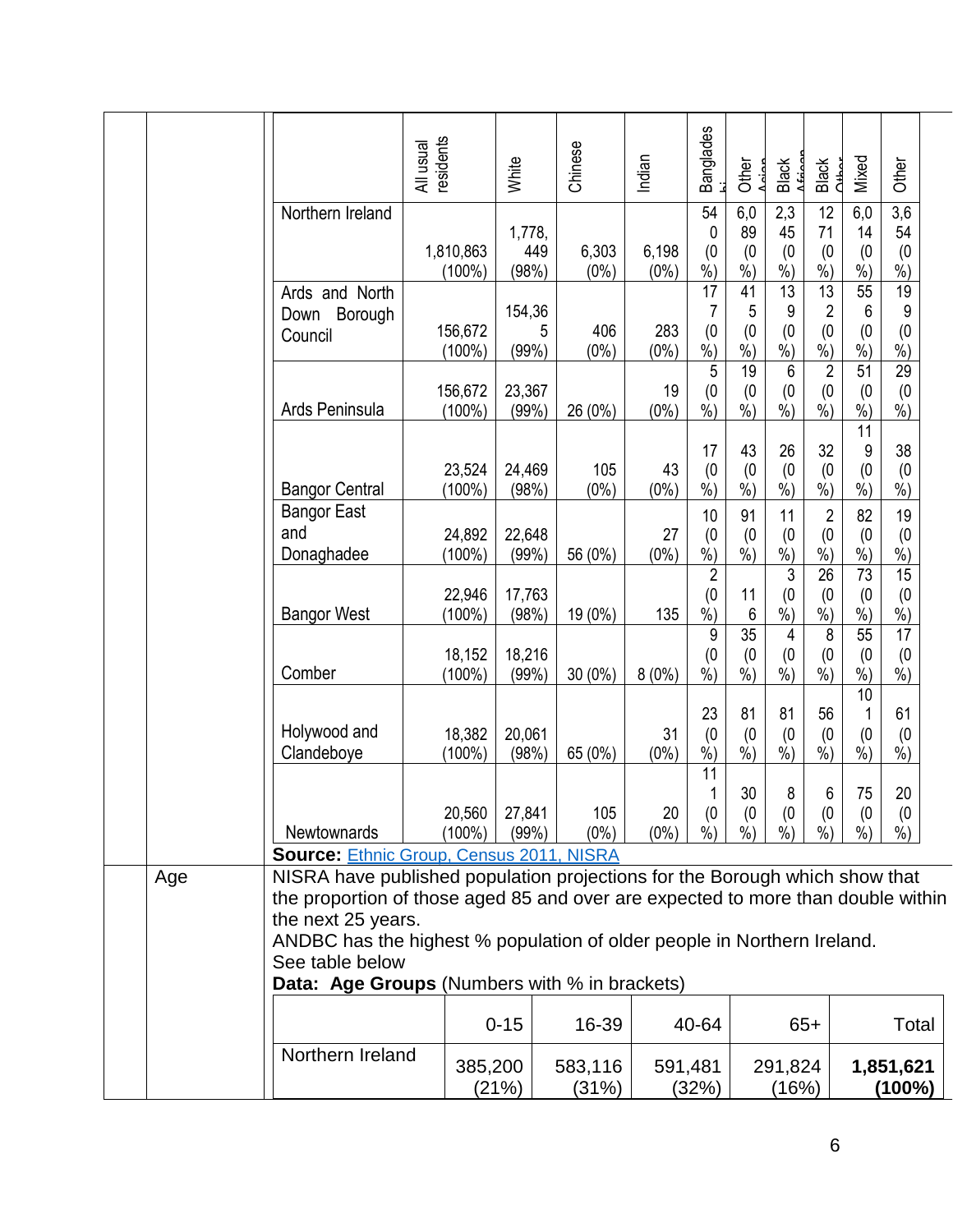|                |                                                                                        | <b>North</b>           |                                      |                                                                 |               |                                               |                                                                         |                                                                                              |                                                                                   |
|----------------|----------------------------------------------------------------------------------------|------------------------|--------------------------------------|-----------------------------------------------------------------|---------------|-----------------------------------------------|-------------------------------------------------------------------------|----------------------------------------------------------------------------------------------|-----------------------------------------------------------------------------------|
|                | Ards<br>and                                                                            |                        |                                      |                                                                 |               |                                               |                                                                         |                                                                                              |                                                                                   |
|                | Down                                                                                   | Borough                | 29,801                               |                                                                 | 43,239        |                                               | 54,094                                                                  | 31,663                                                                                       | 158,797                                                                           |
|                | Council                                                                                |                        | (19%)                                |                                                                 | (27%)         |                                               | (34%)                                                                   | (20%)                                                                                        | $(100\%)$                                                                         |
|                | <b>Sources: Demography and Methodology Branch, NISRA</b>                               |                        |                                      |                                                                 |               |                                               |                                                                         |                                                                                              |                                                                                   |
|                | <b>World Health Organization</b>                                                       |                        |                                      |                                                                 |               |                                               |                                                                         |                                                                                              |                                                                                   |
|                | The council has an older age profile of employees as only a small number of new        |                        |                                      |                                                                 |               |                                               |                                                                         |                                                                                              |                                                                                   |
|                |                                                                                        |                        |                                      |                                                                 |               |                                               |                                                                         |                                                                                              | recruitment exercises have been carried out from 2014. The younger population may |
|                | not identify with such an event as the older population would.                         |                        |                                      |                                                                 |               |                                               |                                                                         |                                                                                              |                                                                                   |
|                | In relation to the profile of employees the following identifies them in age bands and |                        |                                      |                                                                 |               |                                               |                                                                         |                                                                                              |                                                                                   |
|                | gender:                                                                                |                        |                                      |                                                                 |               |                                               |                                                                         |                                                                                              |                                                                                   |
|                | Female                                                                                 |                        |                                      |                                                                 |               |                                               |                                                                         |                                                                                              |                                                                                   |
|                |                                                                                        | $16 - 29$              | Total                                | 20(6%)                                                          |               |                                               |                                                                         |                                                                                              |                                                                                   |
|                |                                                                                        | $30 - 39$              | Total                                | 75(23%)                                                         |               |                                               |                                                                         |                                                                                              |                                                                                   |
|                |                                                                                        | $40 - 49$              |                                      | Total 105 (33%)                                                 |               |                                               |                                                                         |                                                                                              |                                                                                   |
|                |                                                                                        | $50 - 59$              | Total                                | 80 (25%)                                                        |               |                                               |                                                                         |                                                                                              |                                                                                   |
|                |                                                                                        | $60 - 70 +$            | Total                                | 42 (13%)                                                        |               |                                               |                                                                         |                                                                                              |                                                                                   |
|                |                                                                                        |                        | 322 (100%)                           |                                                                 |               |                                               |                                                                         |                                                                                              |                                                                                   |
|                | Male                                                                                   |                        |                                      |                                                                 |               |                                               |                                                                         |                                                                                              |                                                                                   |
|                |                                                                                        | $16 - 29$              | Total                                | 26 (6%)                                                         |               |                                               |                                                                         |                                                                                              |                                                                                   |
|                |                                                                                        | $30 - 39$              | Total                                | 83(19%)                                                         |               |                                               |                                                                         |                                                                                              |                                                                                   |
|                |                                                                                        | $40 - 49$              |                                      | Total 121(27%)                                                  |               |                                               |                                                                         |                                                                                              |                                                                                   |
|                |                                                                                        | $50 - 59$              |                                      | Total 176 (39%)                                                 |               |                                               |                                                                         |                                                                                              |                                                                                   |
|                |                                                                                        | $60 - 70 +$            | Total                                | 41 (9%)                                                         |               |                                               |                                                                         |                                                                                              |                                                                                   |
|                |                                                                                        |                        | 447 (100%)                           |                                                                 |               |                                               |                                                                         |                                                                                              |                                                                                   |
|                |                                                                                        |                        |                                      |                                                                 |               |                                               |                                                                         |                                                                                              |                                                                                   |
|                |                                                                                        |                        |                                      |                                                                 |               |                                               |                                                                         |                                                                                              |                                                                                   |
| <b>Marital</b> | The 2011 Northern Ireland Census showed that 48% of adults (those aged over            |                        |                                      |                                                                 |               |                                               |                                                                         |                                                                                              |                                                                                   |
| <b>Status</b>  | 16 years of age) in Northern Ireland were either married or in a registered same-      |                        |                                      |                                                                 |               |                                               |                                                                         |                                                                                              |                                                                                   |
|                | sex civil partnership. Within the borough, 54% of adults fell into this category.      |                        |                                      |                                                                 |               |                                               |                                                                         |                                                                                              |                                                                                   |
|                | This varies across the borough from 36% in Central (Ards) ward to 64% in               |                        |                                      |                                                                 |               |                                               |                                                                         |                                                                                              |                                                                                   |
|                | Lisbane ward.                                                                          |                        |                                      |                                                                 |               |                                               |                                                                         |                                                                                              |                                                                                   |
|                | See table below                                                                        |                        |                                      |                                                                 |               |                                               |                                                                         |                                                                                              |                                                                                   |
|                | Data:                                                                                  |                        |                                      |                                                                 |               |                                               |                                                                         | Marital Status (All aged 16+) (Numbers with % in brackets)                                   |                                                                                   |
|                |                                                                                        |                        |                                      |                                                                 |               |                                               |                                                                         |                                                                                              |                                                                                   |
|                |                                                                                        |                        |                                      |                                                                 |               |                                               |                                                                         |                                                                                              |                                                                                   |
|                |                                                                                        |                        |                                      |                                                                 |               |                                               |                                                                         |                                                                                              |                                                                                   |
|                |                                                                                        |                        |                                      |                                                                 |               |                                               |                                                                         |                                                                                              |                                                                                   |
|                |                                                                                        |                        |                                      |                                                                 |               |                                               |                                                                         |                                                                                              |                                                                                   |
|                |                                                                                        |                        |                                      |                                                                 |               |                                               |                                                                         |                                                                                              |                                                                                   |
|                |                                                                                        |                        |                                      |                                                                 |               |                                               |                                                                         |                                                                                              |                                                                                   |
|                |                                                                                        |                        | All usual residents<br>Single (never | sex civil partnership<br>registered a same-<br>married or never | Married       | In a registered same<br>sex civil partnership | legally in a same-sex<br>legally married or still<br>civil partnership) | now legally dissolved<br>Divorced or formerly<br>partnership which is<br>in a same-sex civil | Widowed or surviving<br>partner from a same-<br>sex civil partnership             |
|                |                                                                                        |                        |                                      |                                                                 |               |                                               |                                                                         |                                                                                              |                                                                                   |
|                | Northern                                                                               |                        |                                      |                                                                 | 68            |                                               |                                                                         |                                                                                              |                                                                                   |
|                | Ireland                                                                                |                        |                                      |                                                                 | 0,8           | 1,2                                           |                                                                         |                                                                                              |                                                                                   |
|                |                                                                                        |                        |                                      |                                                                 | 31            | 43                                            | 56,91                                                                   |                                                                                              |                                                                                   |
|                |                                                                                        | 1,431,540<br>$(100\%)$ |                                      | 517,393                                                         | (48)<br>$%$ ) | (0)<br>$%$ )                                  | (4% )                                                                   | 78,074<br>(5%)                                                                               | 97,088<br>(7%)                                                                    |
|                |                                                                                        |                        |                                      | (36%)                                                           |               |                                               |                                                                         |                                                                                              |                                                                                   |

7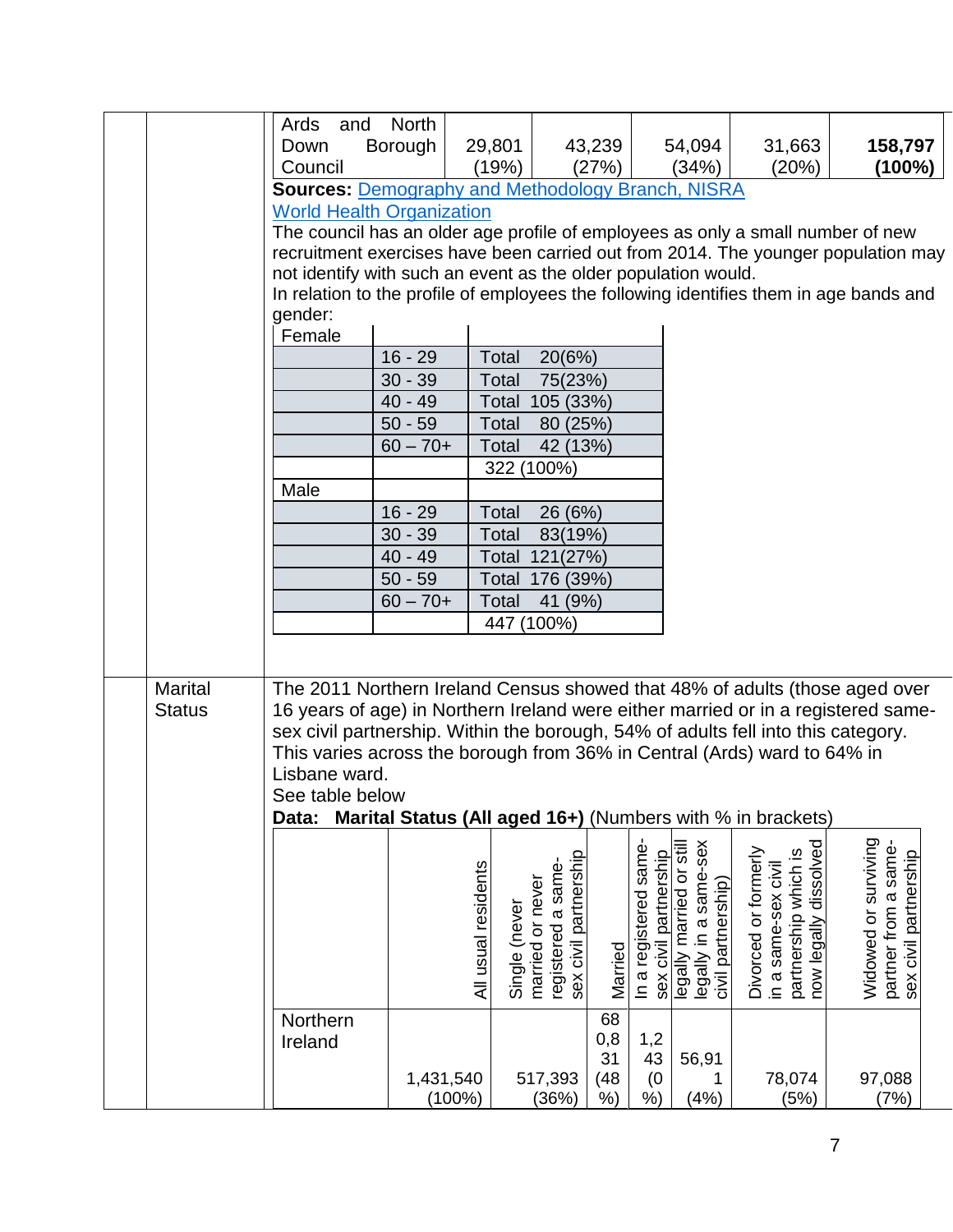|                   | Ards<br>and                                                                         |           |              | 67,          |     |               |         |               |  |
|-------------------|-------------------------------------------------------------------------------------|-----------|--------------|--------------|-----|---------------|---------|---------------|--|
|                   | <b>North</b>                                                                        |           |              | 86           | 12  |               |         |               |  |
|                   | Down                                                                                |           |              | 6            | 3   |               |         |               |  |
|                   | Borough                                                                             | 126,945   | 36,730       | (53)         | (0) | 4,328         | 8,548   | 9,350         |  |
|                   | Council                                                                             | $(100\%)$ | (29%)        | $%$ )        | %)  | (3%)          | (7%)    | (7%)          |  |
|                   | <b>Source: Northern Ireland 2011 Census, Marital Status</b>                         |           |              |              |     |               |         |               |  |
| Sexual            | Summary: It should be noted that no reliable data is available on sexual            |           |              |              |     |               |         |               |  |
| orientation       | orientation-NISRA are currently examining methodology on how to measure this.       |           |              |              |     |               |         |               |  |
|                   | However, the 2011 census indicates that less than 1% of the Northern Ireland        |           |              |              |     |               |         |               |  |
|                   | adult population (those aged 16 years and over) were in a registered same-sex       |           |              |              |     |               |         |               |  |
|                   | civil partnership. This was similar to the borough as a whole. The Continuous       |           |              |              |     |               |         |               |  |
|                   | Household Survey in Northern Ireland estimated this figure between 0.9% and         |           |              |              |     |               |         |               |  |
|                   | 1.9% in 2015-2016. The Office for National Statistics estimates a similar range for |           |              |              |     |               |         |               |  |
|                   | the United Kingdom (1.7%).                                                          |           |              |              |     |               |         |               |  |
|                   | <b>Source: Northern Ireland 2011 Census, Marital Status</b>                         |           |              |              |     |               |         |               |  |
|                   | <b>ONS 2015 Sexual Identity</b>                                                     |           |              |              |     |               |         |               |  |
| Men &             | According to census (NISRA) almost half of the population of Northern Ireland       |           |              |              |     |               |         |               |  |
| Women             | were male (49%) and this was similar throughout Ards and North Down Borough         |           |              |              |     |               |         |               |  |
| generally         | Council (48%). See table below                                                      |           |              |              |     |               |         |               |  |
|                   | Data:                                                                               |           |              |              |     |               |         |               |  |
|                   |                                                                                     |           |              | <b>Males</b> |     |               | Females | All           |  |
|                   | Northern Ireland                                                                    |           |              |              |     |               |         | 1,810,863     |  |
|                   |                                                                                     |           | 887,323 (49% |              |     | 923,540 (51%) |         | $(100\%)$     |  |
|                   | Ards and North Down                                                                 |           |              |              |     |               |         |               |  |
|                   | <b>Borough Council</b>                                                              |           | 75,920 (48%) |              |     | 80,752 (52%)  |         | 156,672(100%) |  |
|                   | <b>Source: Age Structure, Census 2011, NISRA</b>                                    |           |              |              |     |               |         |               |  |
|                   | Review of statistical classification and delineation of settlements, NISRA          |           |              |              |     |               |         |               |  |
| <b>Disability</b> | The 2011 Census (NISRA) showed that 20% of the population in Ards and North         |           |              |              |     |               |         |               |  |
|                   | Down area had a health issue or disability (including those related to old age)     |           |              |              |     |               |         |               |  |
|                   | which has lasted or expected to last at least 12 months. (This was similar to the   |           |              |              |     |               |         |               |  |
|                   | Northern Ireland figure of 21%.)                                                    |           |              |              |     |               |         |               |  |
|                   | <b>Disability Living Allowances, 2015</b>                                           |           |              |              |     |               |         |               |  |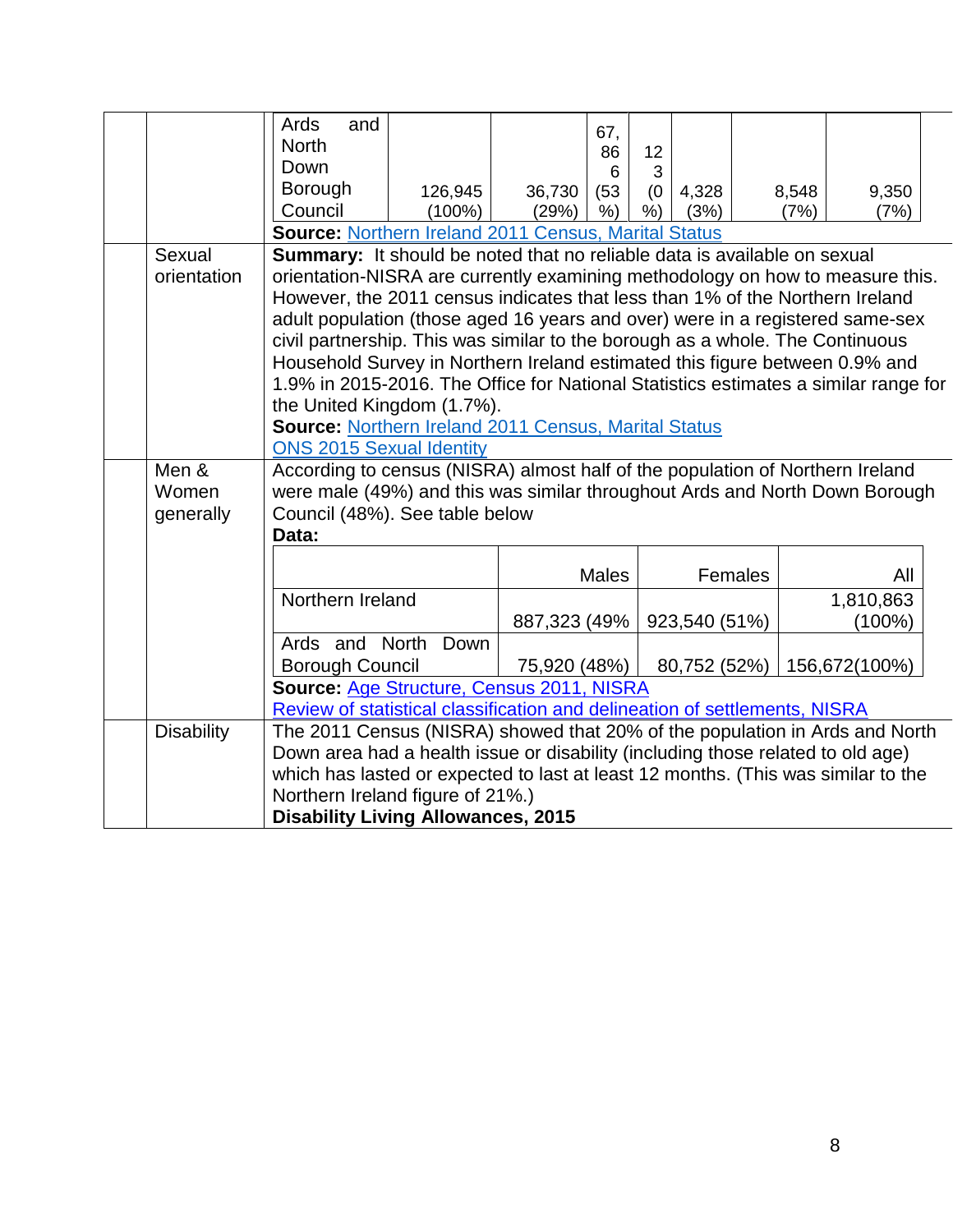|            |                                                                                  | 2015 (Disability | 2015 (Multiple              |  |
|------------|----------------------------------------------------------------------------------|------------------|-----------------------------|--|
|            |                                                                                  | Living           | <b>Disability Benefits)</b> |  |
|            |                                                                                  | Allowance        | *MDB is                     |  |
|            |                                                                                  | Recipients)      | aggregated data             |  |
|            |                                                                                  |                  | from Attendance             |  |
|            |                                                                                  |                  | Allowance,                  |  |
|            |                                                                                  |                  | <b>Disability Living</b>    |  |
|            |                                                                                  |                  | Allowance,                  |  |
|            |                                                                                  |                  | <b>Incapacity Benefit</b>   |  |
|            |                                                                                  |                  | and Severe                  |  |
|            |                                                                                  |                  | <b>Disablement</b>          |  |
|            |                                                                                  |                  | Allowance data,             |  |
|            |                                                                                  |                  | and data for                |  |
|            |                                                                                  |                  | Employment and              |  |
|            |                                                                                  |                  | Support allowance           |  |
|            | Northern Ireland                                                                 | 209,280          | 251,490                     |  |
|            | Ards and North Down Borough                                                      |                  |                             |  |
|            | Council                                                                          | 13,840           | 18,080                      |  |
|            | Ards Peninsula                                                                   | 2,920            | n/a                         |  |
|            | <b>Bangor Central</b>                                                            | 2,250            | n/a                         |  |
|            | <b>Bangor East and Donaghadee</b>                                                | 1,740            | n/a                         |  |
|            | <b>Bangor West</b>                                                               | 1,650            | n/a                         |  |
|            | Comber                                                                           | 1,270            | n/a                         |  |
|            | Holywood and Clandeboye                                                          | 1,180            | n/a                         |  |
|            | Newtownards                                                                      | 2,840            | n/a                         |  |
|            | Northern Ireland Census 2011 Long-term health problem or disability by long-     |                  |                             |  |
|            | term problem or disability                                                       |                  |                             |  |
| Dependents | Summary: In considering this dimension the following have been included:         |                  |                             |  |
|            | persons with responsibility for the care of a child, children, a person with a   |                  |                             |  |
|            | disability and or an older person. According to the Continuous Household Survey, |                  |                             |  |
|            | 2013-2016, 37% of Ards and North Down claimed to have a dependent (This did      |                  |                             |  |
|            | not differentiate on the type of dependent).                                     |                  |                             |  |
|            | According to the 2011 Census, 7,474 households in Ards and North Down had a      |                  |                             |  |
|            | dependent child under the age of 4 (This might give an indication on the numbers |                  |                             |  |
|            | who would have buggies or prams).                                                |                  |                             |  |
|            | <b>Sources: Continuous Household Survey</b>                                      |                  |                             |  |

| 11.1 |                                                                   | Based on data previously provided what are the needs, experiences and priorities for each |  |  |  |  |  |  |  |
|------|-------------------------------------------------------------------|-------------------------------------------------------------------------------------------|--|--|--|--|--|--|--|
|      | of the following categories, in relation to this policy/decision? |                                                                                           |  |  |  |  |  |  |  |
|      | <b>Religious Belief</b>                                           | This policy is to recognise the contribution of all men and                               |  |  |  |  |  |  |  |
|      | <b>Political Opinion</b>                                          | women from within the Borough who serve or have served in                                 |  |  |  |  |  |  |  |
|      | <b>Racial Group</b>                                               | Afghanistan and in other conflicts. It also is to acknowledge                             |  |  |  |  |  |  |  |
|      | Age                                                               | the families of these individuals and to welcome them home                                |  |  |  |  |  |  |  |
|      | <b>Marital Status</b>                                             | after their tour of duty. Many will become residents of the                               |  |  |  |  |  |  |  |
|      | Sexual orientation                                                | Borough and it is to acknowledge they are welcome to the                                  |  |  |  |  |  |  |  |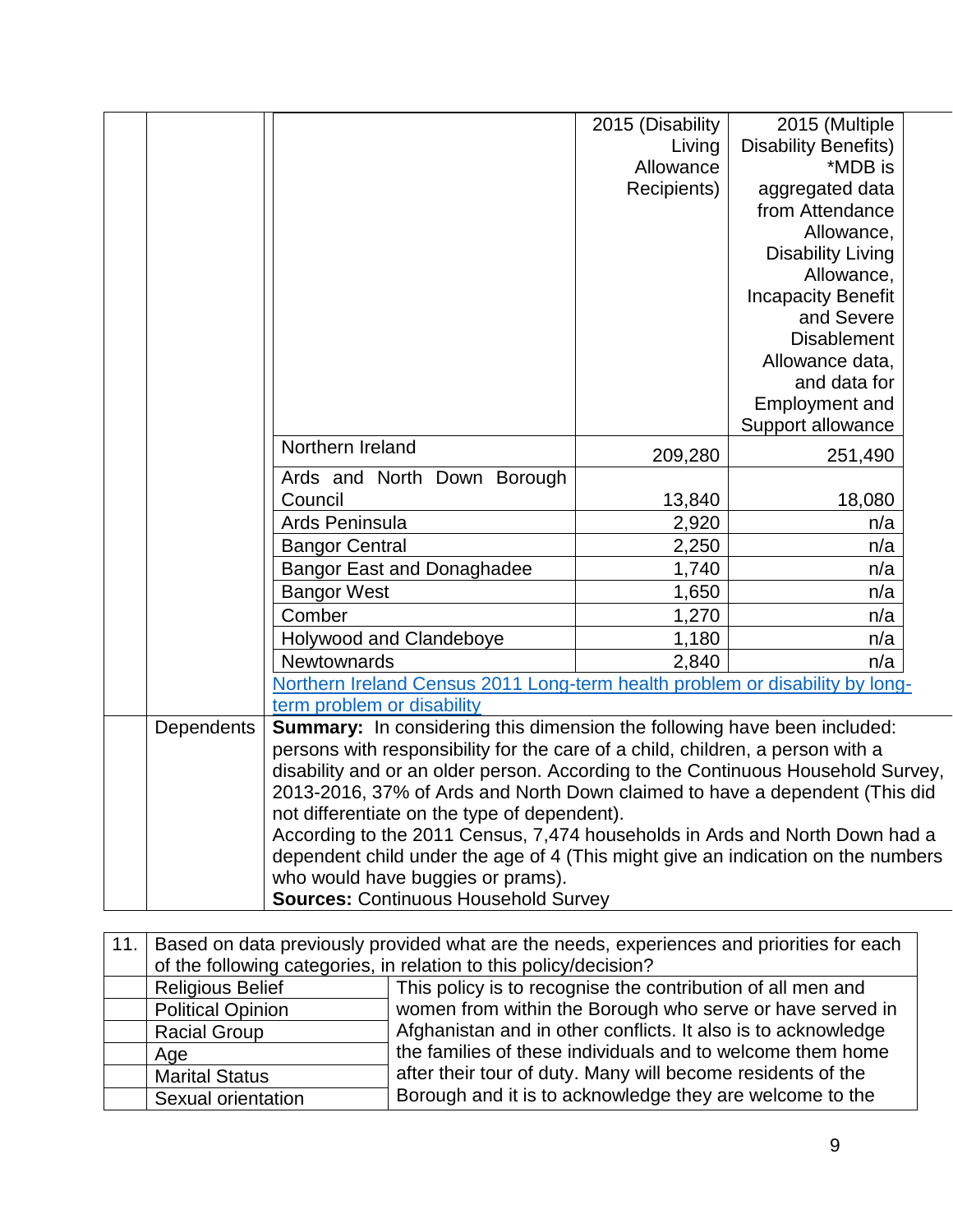| Men & Women generally | Borough. |
|-----------------------|----------|
| <b>Disability</b>     |          |
| <b>Dependents</b>     |          |

## **Does this Policy require an Equality Impact Assessment?**

| 1. | What is the likely impact on equality of opportunity for each of the Section 75 categories? |                                     |                  |
|----|---------------------------------------------------------------------------------------------|-------------------------------------|------------------|
|    |                                                                                             | Detail of Impact                    | Level of Impact  |
|    |                                                                                             |                                     | Minor/Major/None |
|    | <b>Religious Belief</b>                                                                     | The arrangements of the venue       | Minor            |
|    | <b>Political Opinion</b>                                                                    | and programme are similar to        |                  |
|    | <b>Racial Group</b>                                                                         | previous homecoming parades         |                  |
|    | Age                                                                                         | within the Borough and will be      |                  |
|    | <b>Marital Status</b>                                                                       | publicised for the appropriate      |                  |
|    | Sexual orientation                                                                          | time for those that wish to watch   |                  |
|    | Men & Women generally                                                                       | or participate. The parade will not |                  |
|    | <b>Disability</b>                                                                           | exclude people from the area        |                  |
|    | Dependents                                                                                  | who require to pursue their own     |                  |
|    |                                                                                             | activities.                         |                  |

| 2. | Are there opportunities to better promote equality of opportunity for people within the |                                                                                                                                                                     |                                                         |  |  |
|----|-----------------------------------------------------------------------------------------|---------------------------------------------------------------------------------------------------------------------------------------------------------------------|---------------------------------------------------------|--|--|
|    | Section 75 equality categories?                                                         |                                                                                                                                                                     |                                                         |  |  |
|    |                                                                                         | If "Yes", provide details   If "No", provide details                                                                                                                |                                                         |  |  |
|    | <b>Religious Belief</b>                                                                 |                                                                                                                                                                     | Yes. Although the event has followed previous formats   |  |  |
|    | <b>Political Opinion</b>                                                                |                                                                                                                                                                     | and all comments and complaints received previously     |  |  |
|    | <b>Racial Group</b>                                                                     | have been addressed it is necessary to be aware some                                                                                                                |                                                         |  |  |
|    | Age                                                                                     | individuals may find this style of event to not be inclusive<br>of certain dimensions. As the event is not about                                                    |                                                         |  |  |
|    | <b>Marital Status</b>                                                                   |                                                                                                                                                                     |                                                         |  |  |
|    | Sexual orientation                                                                      | engaging people in the armed forces $-$ it is to show                                                                                                               |                                                         |  |  |
|    | Men & Women generally                                                                   |                                                                                                                                                                     | support for individuals and their families. Some people |  |  |
|    | <b>Disability</b>                                                                       | may consider the event not to promote equality of<br>opportunity because of the history of armed forces in<br>Northern Ireland, however others may consider it does |                                                         |  |  |
|    | <b>Dependents</b>                                                                       |                                                                                                                                                                     |                                                         |  |  |
|    |                                                                                         | demonstrate support for those who have recently<br>returned from serving in Afghanistan, as well as their<br>families. Families of servicing personnel and their    |                                                         |  |  |
|    |                                                                                         | families do have multiple identities. It is necessary to<br>ensure the promotion of the event and its purpose is                                                    |                                                         |  |  |
|    |                                                                                         | clear.                                                                                                                                                              |                                                         |  |  |

| 3. | To what extent is the Policy likely to impact on Good Relations between people of different<br>religious belief, political opinion or racial group? |                                                          |                                     |
|----|-----------------------------------------------------------------------------------------------------------------------------------------------------|----------------------------------------------------------|-------------------------------------|
|    |                                                                                                                                                     | Details of Impact                                        | Level of Impact<br>Minor/Major/None |
|    |                                                                                                                                                     |                                                          |                                     |
|    | <b>Religious Belief</b>                                                                                                                             | Some people may consider the event not to promote        |                                     |
|    | <b>Political Opinion</b>                                                                                                                            | good relations because of the history of armed forces in |                                     |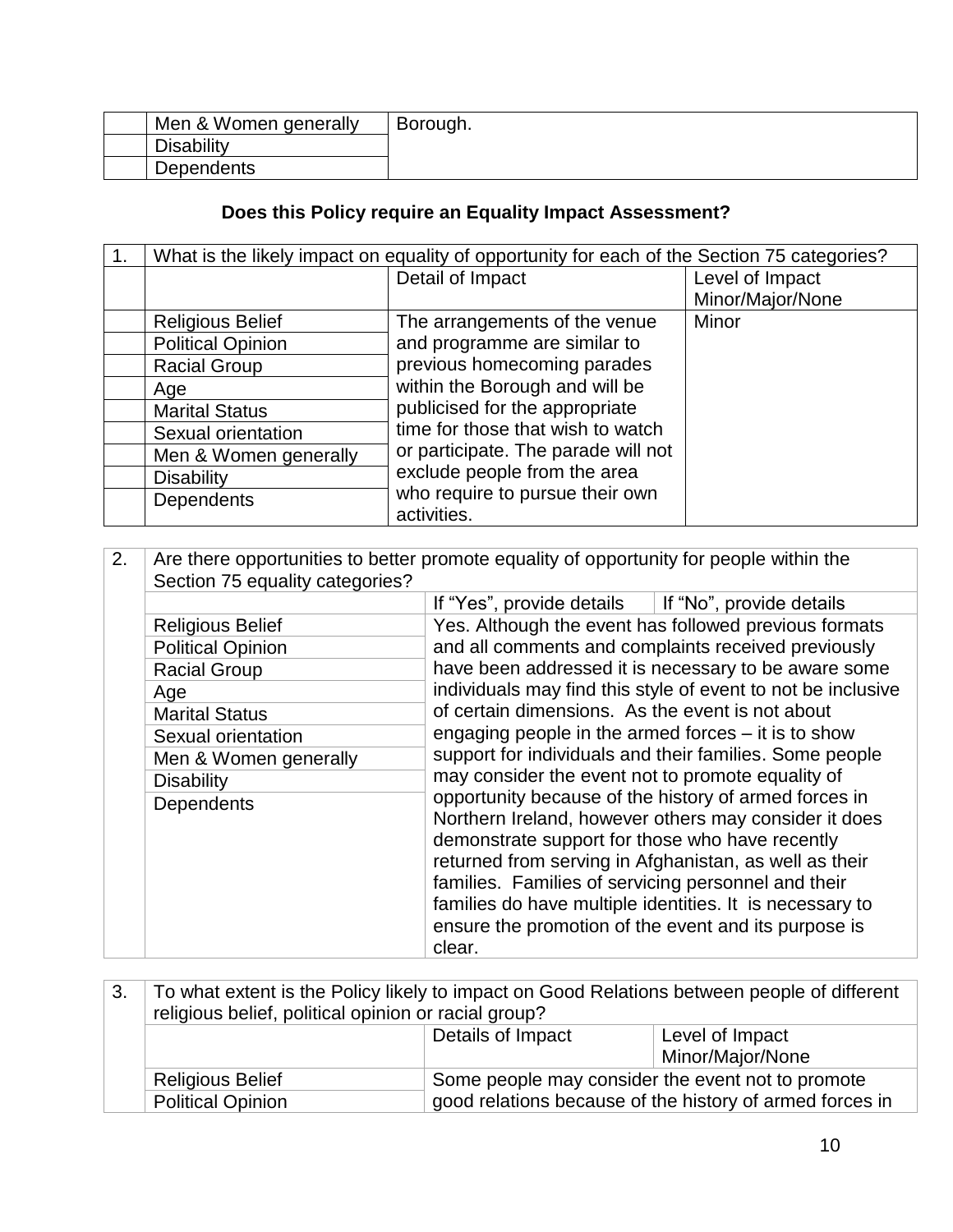| <b>Racial Group</b> | Northern Ireland, however others may consider it to<br>promote good relations as it supports those who serve,<br>have served and their families, irrespective of their |
|---------------------|------------------------------------------------------------------------------------------------------------------------------------------------------------------------|
|                     | multiple identity and where they have served.                                                                                                                          |

| -4. | Are there opportunities to better promote Good Relations between people of different<br>religious belief, political opinion or racial group? |                                                     |                                                        |
|-----|----------------------------------------------------------------------------------------------------------------------------------------------|-----------------------------------------------------|--------------------------------------------------------|
|     | If "Yes" provide details $\parallel$ If "No" provide details                                                                                 |                                                     |                                                        |
|     | <b>Religious Belief</b>                                                                                                                      | Yes, through all means of communications around the |                                                        |
|     | <b>Political Opinion</b>                                                                                                                     |                                                     | purpose and extent of the parade that are available by |
|     | <b>Racial Group</b>                                                                                                                          | the Council.                                        |                                                        |

### Additional Considerations

| <b>Multiple Identity Considerations</b>                                                                                                                                                                                                                                                                                 | Details of Impact or potential impact<br>(Positive/Negative)                                                                                                                                                                                                                  |
|-------------------------------------------------------------------------------------------------------------------------------------------------------------------------------------------------------------------------------------------------------------------------------------------------------------------------|-------------------------------------------------------------------------------------------------------------------------------------------------------------------------------------------------------------------------------------------------------------------------------|
| Are there any potential impacts of the<br>policy decision on people with multiple<br>identities?<br>(e.g. disabled minority ethnic persons).<br>Where appropriate provide details of data<br>on the impact of the policy on people with<br>multiple identities.<br>Specify relevant Section 75 categories<br>concerned. | This policy has considered the range of<br>attendees and potential attendees. In the<br>design and delivery of the programme it has<br>considered the breadth of needs and taken<br>appropriate reasonable action to anticipate and<br>address these multiple identity needs. |

### **Disability Discrimination Order (NI) 2006**

| Does this proposed policy<br>provide an opportunity to:                                                                                                           | Yes / No | Explain your reasoning:                                                                                                                                                                                                                                                                                                                                                                                                               |
|-------------------------------------------------------------------------------------------------------------------------------------------------------------------|----------|---------------------------------------------------------------------------------------------------------------------------------------------------------------------------------------------------------------------------------------------------------------------------------------------------------------------------------------------------------------------------------------------------------------------------------------|
| better promote positive<br>$\qquad \qquad \blacksquare$<br>attitudes towards disabled<br>people<br>increase participation by<br>disabled people in public<br>life | Yes      | Arrangements to encourage the<br>participation of individuals with a disability<br>have been carried out and include a<br>disability audit being arranged in advance,<br>a quiet area being provided and higher<br>noise levels being notified for anyone who<br>may be affected. All the information will be<br>made aware to prospective participants<br>and prospective attendees in the<br>promotional material that will be made |
|                                                                                                                                                                   |          | widely available in a range of formats by<br>the Council.                                                                                                                                                                                                                                                                                                                                                                             |

Monitoring Arrangements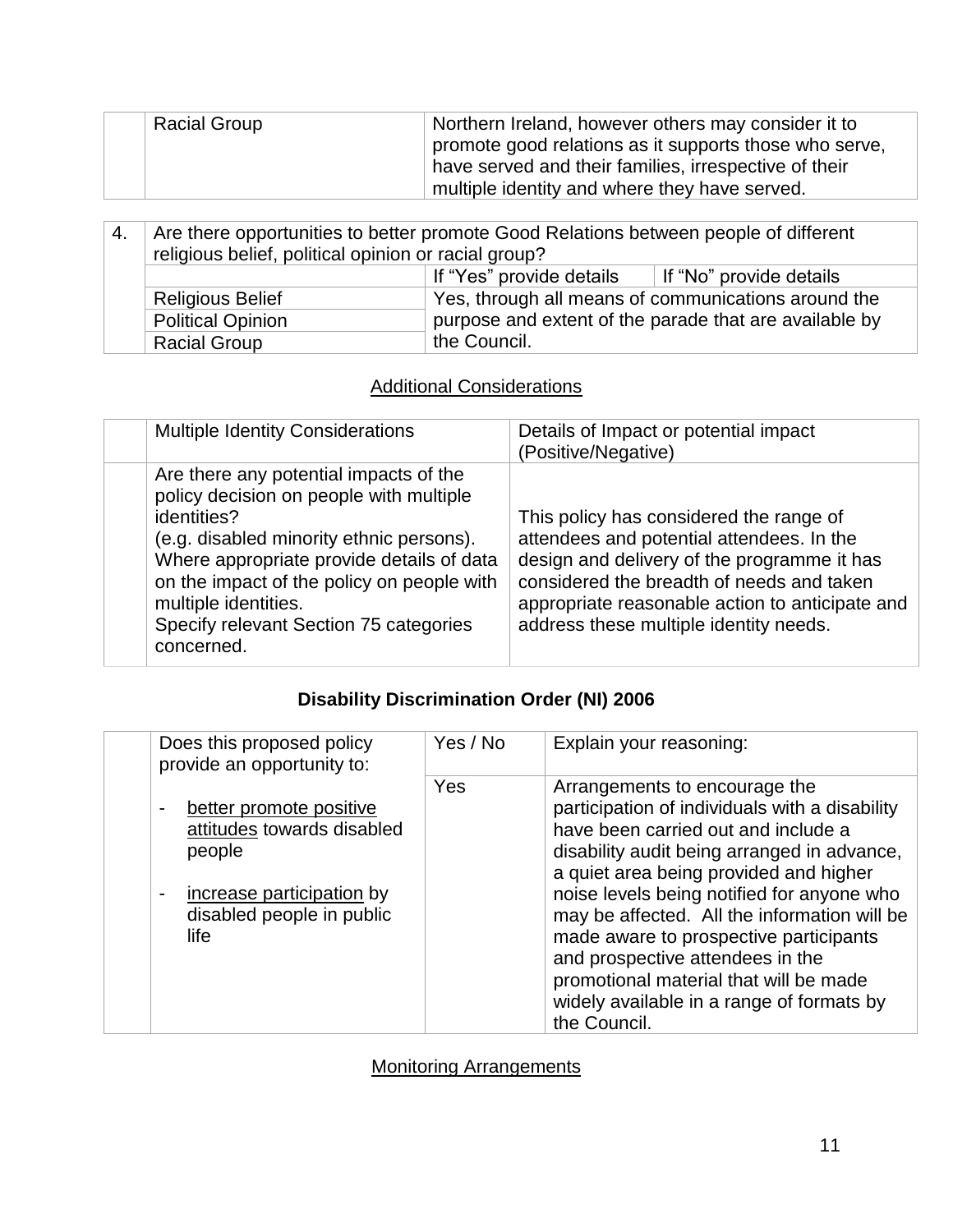Section 75 places a requirement on the Council to have equality monitoring arrangements in place to assess the impact of policies and services, help identify barriers to fair participation and to better promote equality of opportunity.

| Outline what data you could<br>collect in the future to monitor<br>the impact of this policy /<br>decision on equality, good<br>relations and disability duties | Comments and complaints received during and after the<br>event including in relation to those who do not consider<br>they are comfortable to have the event in Newtownards<br>town centre or for the Council to use ratepayer's money<br>to support the event. |
|-----------------------------------------------------------------------------------------------------------------------------------------------------------------|----------------------------------------------------------------------------------------------------------------------------------------------------------------------------------------------------------------------------------------------------------------|
|                                                                                                                                                                 | Issues identified by employees and attendees in the<br>planning, organisation and delivery of the event.                                                                                                                                                       |

I can confirm that the proposed policy / decision have been screened for:-

| Equality of opportunity and good relations |
|--------------------------------------------|
| <b>Disabilities duties</b>                 |

On the basis of the answers to the screening questions, I recommend that this policy / decision is:-

| Screened Out - No EQIA necessary (no impacts)     |
|---------------------------------------------------|
| Screened Out - Mitigating Actions (minor impacts) |
| Screened In - Necessary to conduct a full EQIA    |
| Please detail actions to be taken:                |
|                                                   |

Screening assessment completed by:-

Name: Amanda Martin Title: Head of Administration Date: 30 August 2019 Signature:

Director/Head of Service decision approved by:

Name: Wendy Monson Title: Director of Organisational Development and Administration Date: 30 August 2019 Signature:

#### If an Equality Impact Assessment is required

| <b>Priority Rating for</b>                                 | <b>Priority Criterion</b>                               | Rating |
|------------------------------------------------------------|---------------------------------------------------------|--------|
| <b>Timetabling an Equality</b><br>Impact Assessment. (1-3) | Effect on equality of opportunity and good<br>relations |        |
|                                                            | Social need                                             |        |